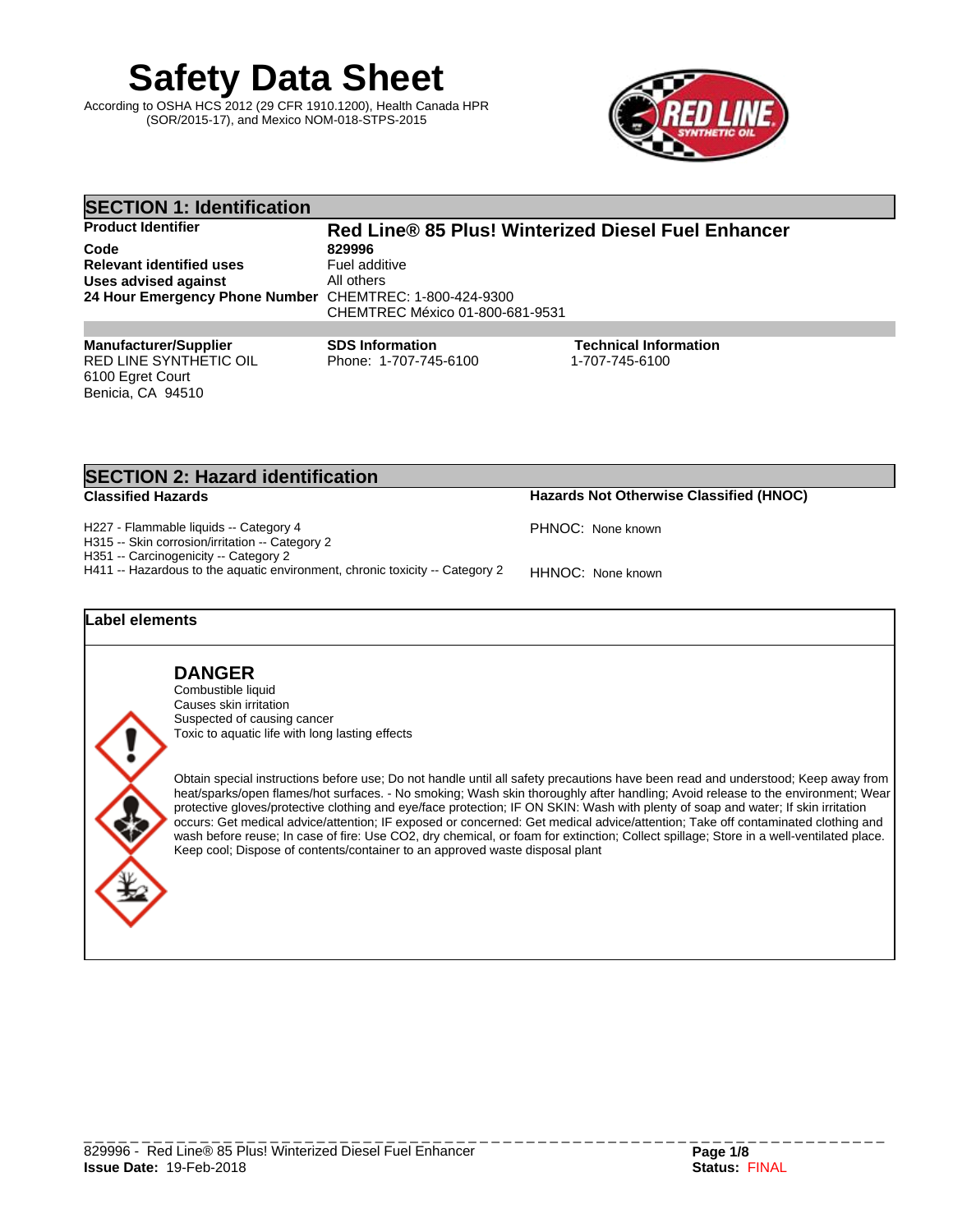# **SECTION 3: Composition/information on ingredients**

| <b>Chemical Name</b>                                                 | <b>CASRN</b>  | <b>Concentration</b> |
|----------------------------------------------------------------------|---------------|----------------------|
| Distillates, petroleum, hydrotreated heavy paraffinic                | 64742-54-7    | l<40                 |
| 2-Ethylhexyl nitrate                                                 | 27247-96-7    | $ 20-24.99 $         |
| Distillates, petroleum, hydrotreated heavy naphthenic                | 64742-52-5    | k10                  |
| Hydrocarbons, C10-C13, n-alkanes, isoalkanes, cyclics, <2% aromatics | 64742-48-9    | $I5-7.49$            |
| Solvent naphtha, petroleum, heavy aromatic                           | 64742-94-5    | $I5-7.49$            |
| 2-Ethylhexanol                                                       | 104-76-7      | 2.5-4.99             |
| Oleic acid                                                           | 112-80-1      | 1-2.49               |
| Naphthalene                                                          | $91 - 20 - 3$ | $0.5 - 0.74$         |

\_ \_ \_ \_ \_ \_ \_ \_ \_ \_ \_ \_ \_ \_ \_ \_ \_ \_ \_ \_ \_ \_ \_ \_ \_ \_ \_ \_ \_ \_ \_ \_ \_ \_ \_ \_ \_ \_ \_ \_ \_ \_ \_ \_ \_ \_ \_ \_ \_ \_ \_ \_ \_ \_ \_ \_ \_ \_ \_ \_ \_ \_ \_ \_ \_ \_ \_ \_ \_

<sup>1</sup> All concentrations are percent by weight unless ingredient is a gas. Gas concentrations are in percent by volume.

## **SECTION 4: First aid measures**

**Eye Contact:** Ifirritation or redness develops from exposure, flush eyes with clean water. If symptoms persist, seek medical attention.

**Skin Contact:** Remove contaminated shoes and clothing, and flush affected area(s) with large amounts of water. If skin surface is damaged, apply a clean dressing and seek medical attention. If skin surface is not damaged, cleanse affected area(s) thoroughly by washing with mild soap and water or a waterless hand cleaner. If irritation or redness develops, seek medical attention. Wash contaminated clothing before reuse.

**Inhalation:** First aid is not normally required. If breathing difficulties develop, move victim away from source of exposure and into fresh air in a position comfortable for breathing. Seek immediate medical attention.

**Ingestion:** First aid is not normally required; however, if swallowed and symptoms develop, seek medical attention.

**Most important symptoms and effects, both acute and delayed:** While significant vapor concentrations are not likely, high concentrations can cause minor respiratory irritation, headache, drowsiness, dizziness, loss of coordination, disorientation and fatigue. Ingestion can cause irritation of the digestive tract, nausea, diarrhea, and vomiting. Prolonged or repeated contact may dry skin and cause irritation.

**Notes to Physician:**Acute aspirations of large amounts of oil-laden material may produce a serious aspiration pneumonia. Patients who aspirate these oils should be followed for the development of long-term sequelae. Inhalation exposure to oil mists below current workplace exposure limits is unlikely to cause pulmonary abnormalities.

# **SECTION 5: Firefighting measures**

#### **NFPA 704: National Fire Protection Association**

**Health:** 1 **Flammability:** 2 **Instability:** 0 0 = minimal hazard



 $1 =$  slight hazard 2 = moderate hazard 3 = severe hazard  $4 =$  extreme hazard

**Extinguishing Media:** Dry chemical, carbon dioxide, foam, or water spray is recommended. Water or foam may cause frothing of materials heated above 212°F / 100°C. Carbon dioxide can displace oxygen. Use caution when applying carbon dioxide in confined spaces. Simultaneous use of foam and water on the same surface is to be avoided as water destroys the foam.

#### **Specific hazards arising from the chemical**

**Unusual Fire & Explosion Hazards:** Combustible. This material can be ignited by heat, sparks, flames, or other sources of ignition (e.g., static electricity, pilot lights, or mechanical/electrical equipment). May create vapor/air explosion hazard if heated. This product will float and can be reignited on surface water. Vapors are heavier than air and can accumulate in low areas. If container is not properly cooled, it can rupture in the heat of a fire.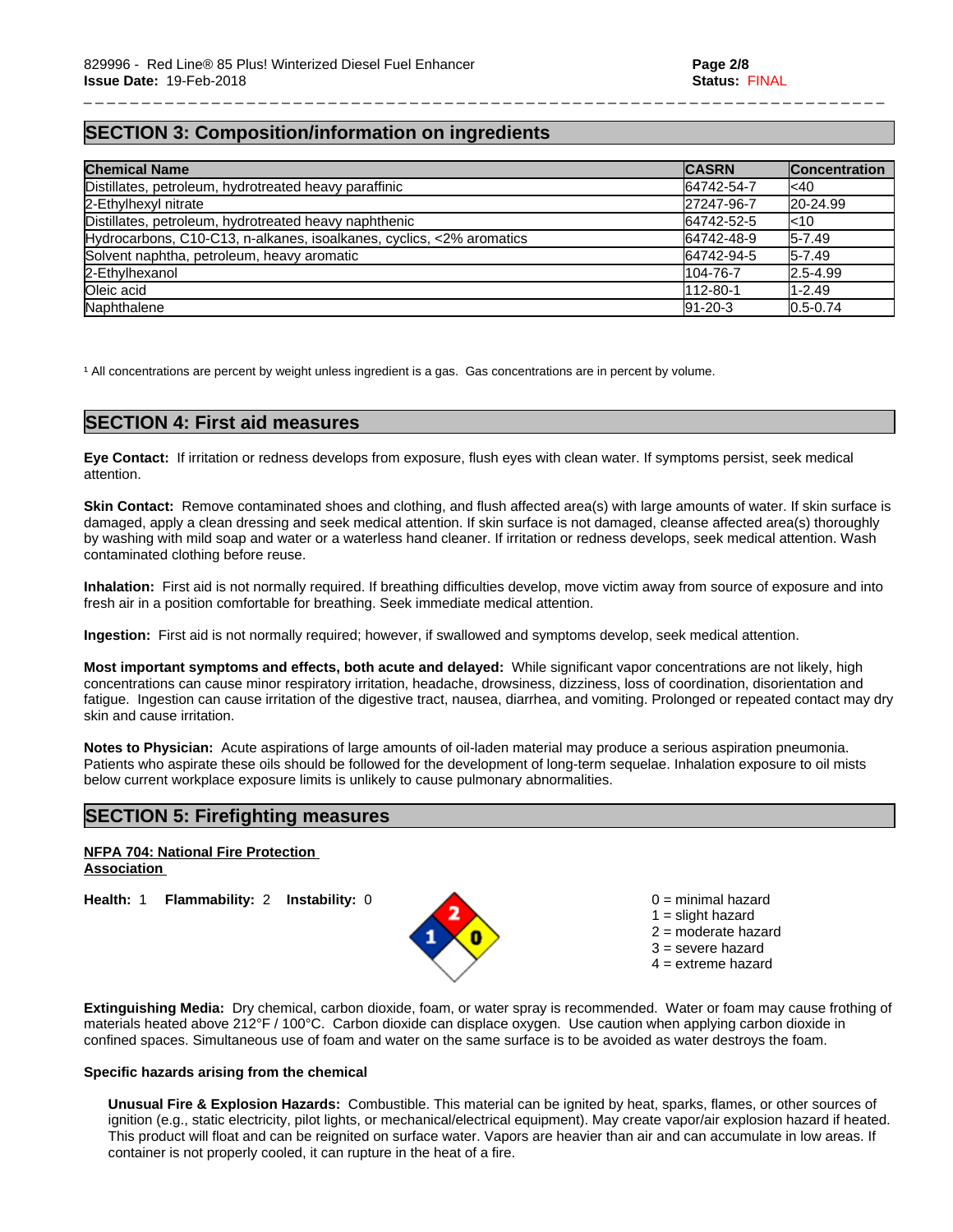**Hazardous Combustion Products:** Combustion may yield smoke, carbon monoxide, and other products of incomplete combustion. Oxides of sulfur, nitrogen or phosphorus may also be formed.

\_ \_ \_ \_ \_ \_ \_ \_ \_ \_ \_ \_ \_ \_ \_ \_ \_ \_ \_ \_ \_ \_ \_ \_ \_ \_ \_ \_ \_ \_ \_ \_ \_ \_ \_ \_ \_ \_ \_ \_ \_ \_ \_ \_ \_ \_ \_ \_ \_ \_ \_ \_ \_ \_ \_ \_ \_ \_ \_ \_ \_ \_ \_ \_ \_ \_ \_ \_ \_

**Special protective actions for fire-fighters:** For fires beyond the initial stage, emergency responders in the immediate hazard area should wear protective clothing. When the potential chemical hazard is unknown, in enclosed or confined spaces, a self contained breathing apparatus should be worn. In addition, wear other appropriate protective equipment as conditions warrant (see Section 8). Isolate the hazard area and deny entry to unnecessary and unprotected personnel. Stop spill/release if it can be done safely. Move undamaged containers from immediate hazard area if it can be done safely. Water spray may be useful in minimizing or dispersing vapors and to protect personnel. Cool equipment exposed to fire with water, if it can be done safely. Avoid spreading burning liquid with water used for cooling purposes.

#### **See Section 9 for Flammable Properties including Flash Point and Flammable (Explosive) Limits**

## **SECTION 6: Accidental release measures**

**Personal precautions, protective equipment and emergency procedures:** Combustible Keep all sources of ignition away from spill/release. The use of explosion-proof electrical equipment is recommended. Stay upwind and away from spill/release. Avoid direct contact with material. For large spillages, notify persons down wind of the spill/release, isolate immediate hazard area and keep unauthorized personnel out. Wear appropriate protective equipment, including respiratory protection, as conditions warrant (see Section 8). See Sections 2 and 7 foradditional information on hazards and precautionary measures.

**Environmental Precautions:** Stop and contain spill/release if it can be done safely. Prevent spilled material from entering sewers, storm drains, other unauthorized drainage systems, and natural waterways. Use water sparingly to minimize environmental contamination and reduce disposal requirements. If spill occurs on water notify appropriate authorities and advise shipping of any hazard. Spills into or upon navigable waters, the contiguous zone, or adjoining shorelines that cause a sheen or discoloration on the surface of the water, may require notification of the National Response Center (phone number 800-424-8802).

**Methods and material for containment and cleaning up:** Notify relevant authorities in accordance with all applicable regulations. Immediate cleanup of any spill is recommended. Dike far ahead of spill for later recovery or disposal. Absorb spill with inert material such as sand or vermiculite, and place in suitable container for disposal. If spilled on water remove with appropriate methods (e.g. skimming, booms or absorbents). In case of soil contamination, remove contaminated soil for remediation or disposal, in accordance with local regulations.

Recommended measures are based on the most likely spillage scenarios for this material; however local conditions and regulations may influence or limit the choice of appropriate actions to be taken. See Section 13 for information on appropriate disposal.

# **SECTION 7: Handling and storage**

**Precautions for safe handling:** Keep away from heat, hot surfaces, sparks, open flames and other ignition sources. No smoking. Take precautionary measures against static discharge. Use only non-sparking tools. Wash thoroughly after handling. Wear protective gloves/protective clothing/eye protection/face protection. Obtain special instructions before use. Do not handle until all safety precautions have been read and understood. Use good personal hygiene practices and wear appropriate personal protective equipment (see section 8). Spills will produce very slippery surfaces. Open container slowly to relieve any pressure. Electrostatic charge may accumulate and create a hazardous condition when handling or processing this material. To avoid fire or explosion, dissipate static electricity during transfer by grounding and bonding containers and equipment before transferring material. The use of explosion-proof electrical equipment is recommended and may be required (see appropriate fire codes). Refer to NFPA-70 and/or API RP 2003 for specific bonding/grounding requirements. Do not enter confined spaces such as tanks or pits without following proper entry procedures such as ASTM D-4276 and 29CFR 1910.146. Do not wear contaminated clothing or shoes. Keep contaminated clothing away from sources of ignition such as sparks or open flames.

**Conditions for safe storage:**Keep container(s) tightly closed and properly labeled. Use and store this material in cool, dry, well-ventilated area away from heat and all sources of ignition. Post area "No Smoking or Open Flame." Store only in approved containers. Keep away from any incompatible material (see Section 10). Protect container(s) against physical damage. Outdoor or detached storage is preferred. Indoor storage should meet OSHA standards and appropriate fire codes.

"Empty" containers retain residue and may be dangerous. Do not pressurize, cut, weld, braze, solder, drill, grind, or expose such containers to heat, flame, sparks, or other sources of ignition. They may explode and cause injury or death."Empty" drums should be completely drained, properly bunged, and promptly shipped to the supplier or a drum reconditioner. All containers should be disposed of in an environmentally safe manner and in accordance with governmental regulations. Before working on or in tanks which contain or have contained this material, refer to OSHA regulations, ANSI Z49.1, and other references pertaining to cleaning, repairing, welding, or other contemplated operations.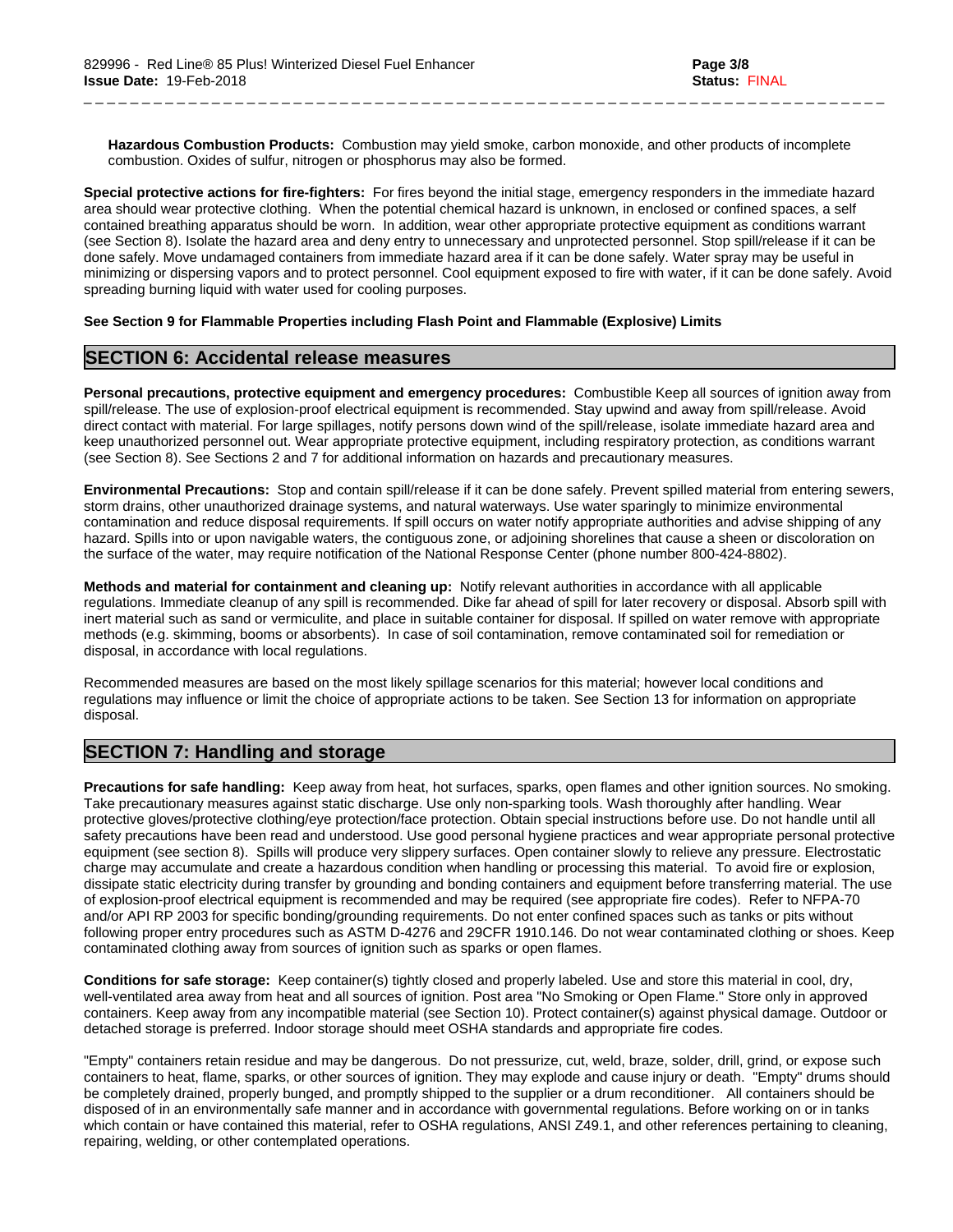# **SECTION 8: Exposure controls/personal protection**

#### **Occupational exposure limits**

The following constituents are the only constituents of the product which have a PEL, TLV or other recommended exposure limit. At this time, the other constituents have no known exposure limits.

\_ \_ \_ \_ \_ \_ \_ \_ \_ \_ \_ \_ \_ \_ \_ \_ \_ \_ \_ \_ \_ \_ \_ \_ \_ \_ \_ \_ \_ \_ \_ \_ \_ \_ \_ \_ \_ \_ \_ \_ \_ \_ \_ \_ \_ \_ \_ \_ \_ \_ \_ \_ \_ \_ \_ \_ \_ \_ \_ \_ \_ \_ \_ \_ \_ \_ \_ \_ \_

| <b>Chemical Name</b>    | <b>ACGIH</b>                 | <b>OSHA</b>                   | <b>Mexico</b>                       | <b>Phillips 66</b>    |
|-------------------------|------------------------------|-------------------------------|-------------------------------------|-----------------------|
| Distillates, petroleum, | TWA-8hr: 5 mg/m <sup>3</sup> | ---                           | ---                                 |                       |
| hydrotreated heavy      | STEL: $10 \text{ mg/m}^3$    |                               |                                     |                       |
| paraffinic              | as Oil Mist, if Generated    |                               |                                     |                       |
| Distillates, petroleum, | TWA-8hr: 5 mg/m <sup>3</sup> |                               |                                     |                       |
| hydrotreated heavy      | STEL: $10 \text{ mg/m}^3$    |                               |                                     |                       |
| naphthenic              | as Oil Mist, if Generated    |                               |                                     |                       |
| Hydrocarbons, C10-C13,  |                              | ---                           | ---                                 | TWA-8hr: 200 mg/m $3$ |
| n-alkanes, isoalkanes,  |                              |                               |                                     | Skin                  |
| cyclics, <2% aromatics  |                              |                               |                                     |                       |
| Naphthalene             | TWA-8hr: 10 ppm              | TWA-8hr: 10 ppm               | TWA-8hr: 10 ppm                     | TWA-8hr: 10 ppm       |
|                         | <b>Skin</b>                  | TWA-8hr: 50 mg/m <sup>3</sup> | (VLE-PPT)                           | <b>Skin</b>           |
|                         |                              | Carcinogen                    | TWA-8hr: 50 mg/m <sup>3</sup>       |                       |
|                         |                              |                               | (VLE-PPT)                           |                       |
|                         |                              |                               | STEL: 15 ppm (PPT-CT)               |                       |
|                         |                              |                               | STEL: 75 mg/m <sup>3</sup> (PPT-CT) |                       |
|                         |                              |                               | Carcinogen                          |                       |

Note: State, local or other agencies or advisory groups may have established more stringent limits. Consult an industrial **hygienist or similar professional, or your local agencies, for further information.**

| Biological occupational exposure limits |                                                                                               |                           |  |
|-----------------------------------------|-----------------------------------------------------------------------------------------------|---------------------------|--|
| <b>Chemical Name</b>                    | <b>ACGIH</b>                                                                                  | Mexican NOM-047-SSA1-2011 |  |
| Naphthalene                             | 11-Naphthol with hydrolysis plus 2-Naphthol with hydrolysis<br>(end of shift)<br>$\mathsf{I}$ | $- - -$                   |  |

Note: State, local or other agencies or advisory groups may have established more stringent limits. Consult an industrial **hygienist or similar professional, or your local agencies, for further information --- = None**

**Engineering controls:** If current ventilation practices are not adequate to maintain airborne concentrations below the established exposure limits, additional engineering controls may be required.

**Eye/Face Protection:** The use of eye protection that meets or exceeds ANSI Z.87.1 isrecommended to protect against potential eye contact, irritation, or injury. Depending on conditions of use, a face shield may be necessary.

**Skin/Hand Protection:** The use of gloves impervious to the specific material handled is advised to prevent skin contact. Users should check with manufacturers to confirm the breakthrough performance of their products. Depending on exposure and use conditions, additional protection may be necessary to prevent skin contact including use of items such as chemical resistant boots, aprons, arm covers, hoods, coveralls, or encapsulated suits. Suggested protective materials: Nitrile rubber

**Respiratory Protection:** Where there is potential for airborne exposure above the exposure limit a NIOSH certified air purifying respirator equipped with organic vapor cartridges/canisters with R or P95 filters may be used.

A respiratory protection program that meets or is equivalent to OSHA 29 CFR 1910.134 and ANSI Z88.2 should be followed whenever workplace conditions warrant a respirator's use. Air purifying respirators provide limited protection and cannot be used in atmospheres that exceed the maximum use concentration (as directed by regulation or the manufacturer's instructions), in oxygen deficient (less than 19.5 percent oxygen) situations, or under conditions that are immediately dangerous to life and health (IDLH).

**Other Protective Equipment:** Eye wash and quick-drench shower facilities should be available in the work area. Thoroughly clean shoes and wash contaminated clothing before reuse.

Suggestions provided in this section for exposure control and specific types of protective equipment are based on readily available information. Users should consult with the specific manufacturer to confirm the performance of their protective **equipment. Specific situations may require consultation with industrial hygiene, safety, or engineering professionals.**

## **SECTION 9: Physical and chemical properties**

 **Note:** Unless otherwise stated, values are determined at 20°C (68°F) and 760 mm Hg (1 atm). Data represent typical values and are not intended to be specifications.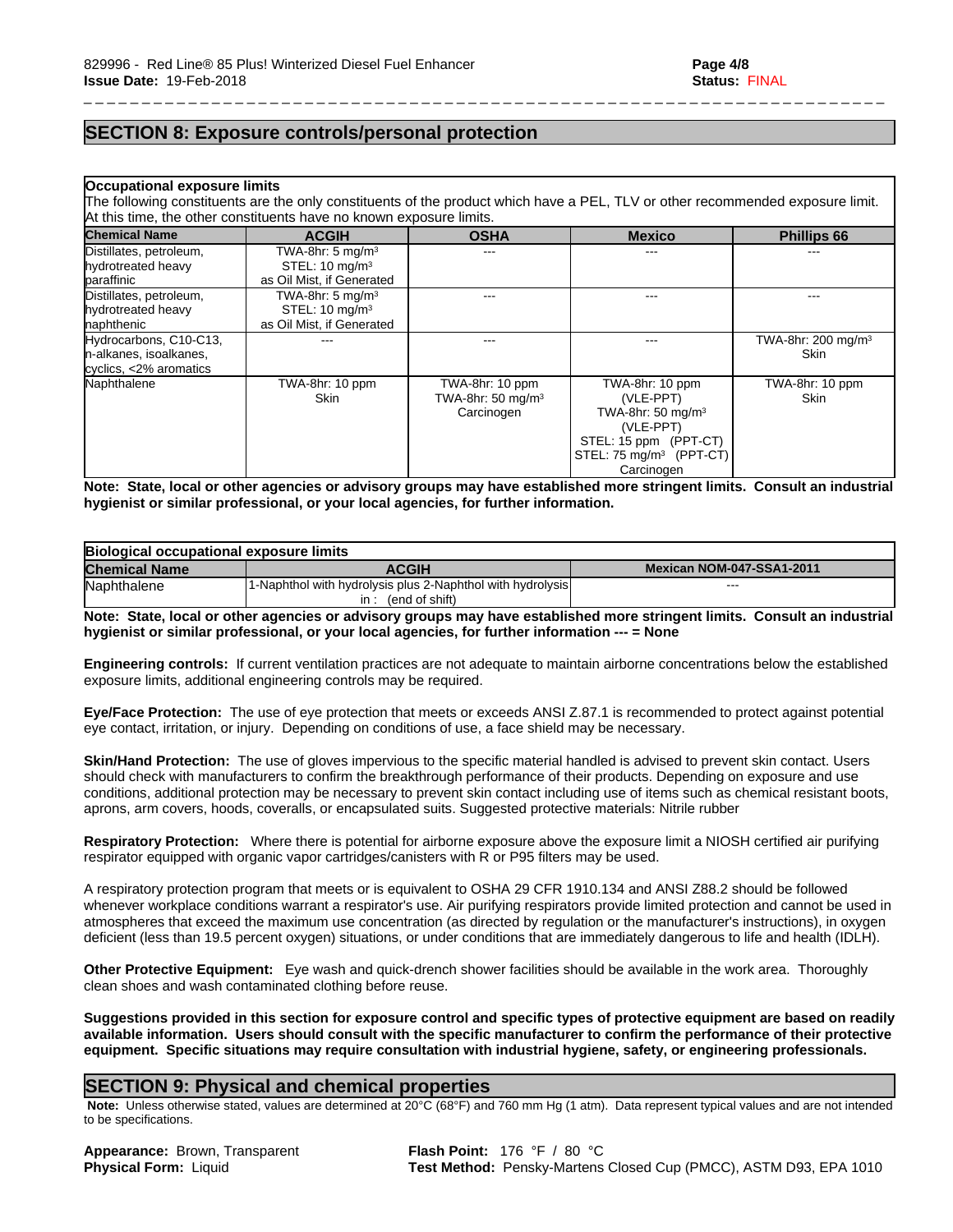| <b>Odor: Pungent</b>                           | Ini |
|------------------------------------------------|-----|
| <b>Odor Threshold: No data</b>                 | Va  |
| <b>pH</b> Not applicable                       | Pa  |
| Vapor Density (air=1): $>1$                    | Μe  |
| Upper Explosive Limits (vol % in air): No data | Αu  |
| Lower Explosive Limits (vol % in air): No data | De  |
| <b>Evaporation Rate (nBuAc=1): No data</b>     | Sp  |
| Particle Size: Not applicable                  | Βυ  |
| Percent Volatile: No data                      | Vi: |
| Flammability (solid, gas): Not applicable      | So  |

**tial Boiling Point/Range: No data por Pressure:** <1 mm Hg **prtition Coefficient (n-octanol/water) (Kow):** No data **Vapor Density (air=1):** >1 **Melting/Freezing Point:** No data **Upper Explosive Limits (vol% in air):** No data **Auto-ignition Temperature:** No data **Expanding Expanding Temperature:** No data **Example 3 Finds Cravity (water=1):**  $0.904 \& 60^{\circ}F (15.6^{\circ}C)$ **Ilk Density: 7.53 lbs/gal Percent Volatile:** No data **Viscosity:** 5.0 cSt @ 100°C; 22.3 cSt @ 40°C **Flamility in Water: Negligible** 

\_ \_ \_ \_ \_ \_ \_ \_ \_ \_ \_ \_ \_ \_ \_ \_ \_ \_ \_ \_ \_ \_ \_ \_ \_ \_ \_ \_ \_ \_ \_ \_ \_ \_ \_ \_ \_ \_ \_ \_ \_ \_ \_ \_ \_ \_ \_ \_ \_ \_ \_ \_ \_ \_ \_ \_ \_ \_ \_ \_ \_ \_ \_ \_ \_ \_ \_ \_ \_

# **SECTION 10: Stability and reactivity**

**Reactivity:** Not chemically reactive.

**Chemical stability:** Stable under normal ambient and anticipated conditions of use.

**Possibility of hazardous reactions:** Hazardous reactions not anticipated.

**Conditions to avoid:** Extended exposure to high temperatures can cause decomposition. Avoid all possible sources of ignition.

**Incompatible materials:** Avoid contact with strong oxidizing agents and strong reducing agents.

**Hazardous decomposition products:** Not anticipated under normal conditions of use.

# **SECTION 11: Toxicological information**

#### **Information on Toxicological Effects**

| <b>Substance / Mixture</b> |  |  |
|----------------------------|--|--|
|----------------------------|--|--|

| <b>Acute Toxicity</b> | <b>Hazard</b>          | <b>Additional Information</b> | LC50/LD50 Data            |
|-----------------------|------------------------|-------------------------------|---------------------------|
|                       |                        |                               |                           |
| Inhalation            | Unlikely to be harmful |                               | >5 mg/L (mist, estimated) |
|                       |                        |                               |                           |
| Dermal                | Unlikely to be harmful |                               | $\geq$ 2 g/kg (estimated) |
|                       |                        |                               |                           |
| Oral                  | Unlikely to be harmful |                               | $\geq 5$ g/kg (estimated) |
|                       |                        |                               |                           |

**Likely Routes of Exposure:** Inhalation, eye contact, skin contact

**Aspiration Hazard:** Not expected to be an aspiration hazard

**Skin Corrosion/Irritation:** Causes skin irritation. Repeated exposure may cause skin dryness or cracking.

**Serious Eye Damage/Irritation:** Causes mild eye irritation.

**Skin Sensitization:** No information available on the mixture, however none of the components have been classified for skin sensitization (or are below the concentration threshold for classification).

**Respiratory Sensitization:** No information available.

**Specific Target Organ Toxicity (Single Exposure):** No information available on the mixture, however none of the components have been classified for target organ toxicity (or are below the concentration threshold for classification).

**Specific Target Organ Toxicity (Repeated Exposure):** No information available on the mixture, however none of the components have been classified for target organ toxicity (or are below the concentration threshold for classification).

**Carcinogenicity:** Suspected of causing cancer. Based on component information.

**Germ Cell Mutagenicity:** No information available on the mixture, however none of the components have been classified for germ cell mutagenicity (or are below the concentration threshold for classification).

**Reproductive Toxicity:** No information available on the mixture, however none of the components have been classified for reproductive toxicity (or are below the concentration threshold for classification).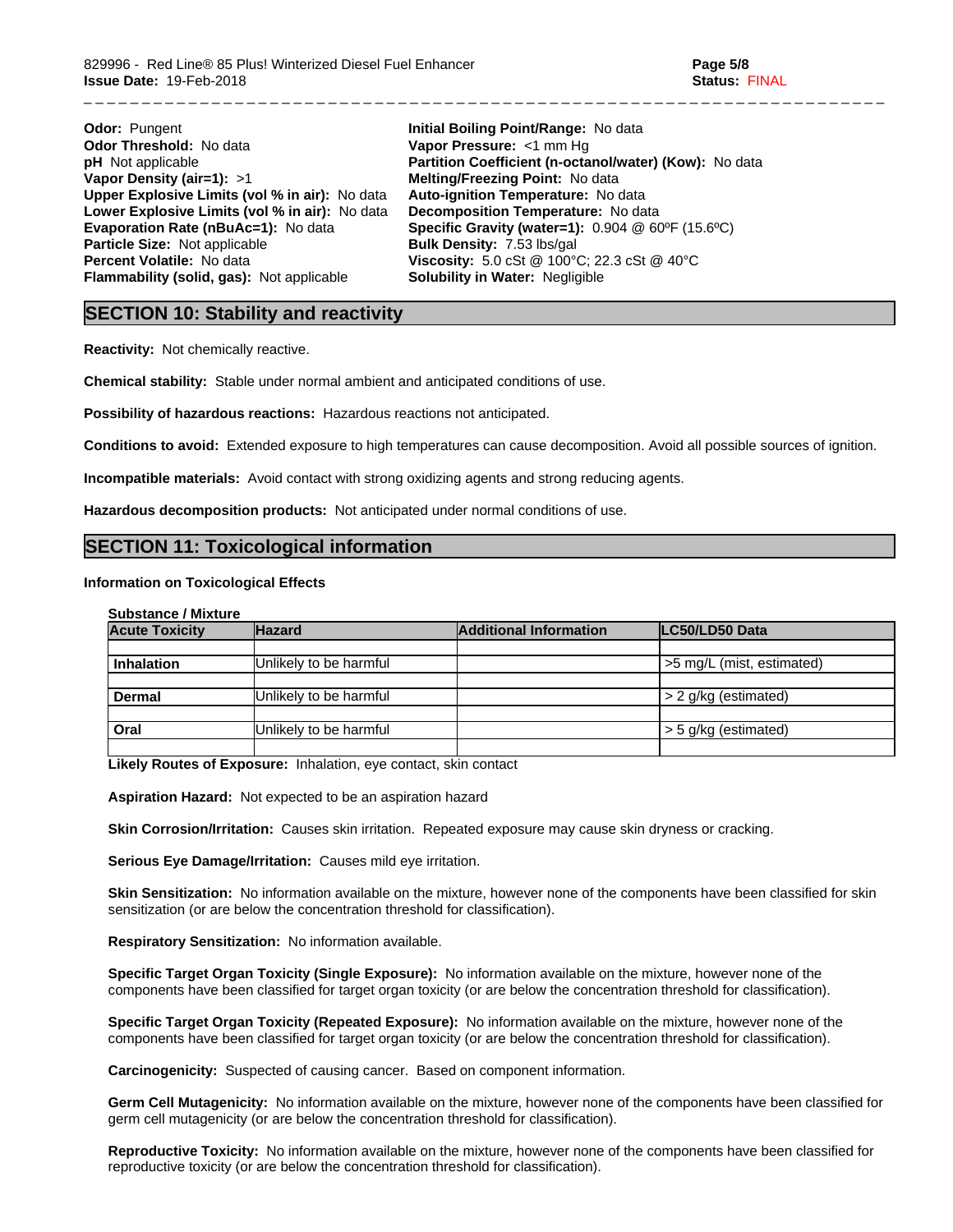#### **Information on Toxicological Effects of Components**

#### **Lubricant Base Oil (Petroleum)**

*Carcinogenicity:* The petroleum base oils contained in this product have been highly refined by a variety of processes including severe hydrocracking/hydroprocessing to reduce aromatics and improve performance characteristics. All of the oils meet the IP-346 criteria of less than 3 percent PAH's and are not considered carcinogens by NTP, IARC, or OSHA. **Hydrocarbons, C10-C13, n-alkanes, isoalkanes, cyclics, <2% aromatics**

\_ \_ \_ \_ \_ \_ \_ \_ \_ \_ \_ \_ \_ \_ \_ \_ \_ \_ \_ \_ \_ \_ \_ \_ \_ \_ \_ \_ \_ \_ \_ \_ \_ \_ \_ \_ \_ \_ \_ \_ \_ \_ \_ \_ \_ \_ \_ \_ \_ \_ \_ \_ \_ \_ \_ \_ \_ \_ \_ \_ \_ \_ \_ \_ \_ \_ \_ \_ \_

*Reproductive Toxicity:* Hydrodesulfurized kerosene applied to the skin of female rats at 494,330, or 165 mg/kg daily for 7 consecutive weeks (premating, mating, and gestation), or for 8 consecutive weeks in males did not result in systemic, reproductive, or developmental toxicity.

## **Solvent naphtha, petroleum, heavy aromatic**

*Carcinogenicity:* Petroleum middle distillates have been shown to cause skin tumors in mice following repeated and prolonged skin contact. Follow-up studies have shown that these tumors are produced through a non-genotoxic mechanism associated with frequent cell damage and repair, and that they are not likely to cause tumors in the absence of prolonged skin irritation.

*Reproductive Toxicity:* Hydrodesulfurized kerosene applied to the skin of female rats at 494,330, or 165 mg/kg daily for 7 consecutive weeks (premating, mating, and gestation), or for 8 consecutive weeks in males did not result in systemic, reproductive, or developmental toxicity.

#### **Naphthalene**

*Carcinogenicity:* Naphthalene has been evaluated in two year inhalation studies in both rats and mice. The US National Toxicology Program (NTP) concluded that there is clear evidence of carcinogenicity in male and female rats based on increased incidences of respiratory epithelial adenomas and olfactory epithelial neuroblastomas of the nose. NTP found some evidence of carcinogenicity in female mice (alveolar adenomas) and no evidence of carcinogenicity in male mice. Naphthalene has been identified as a carcinogen by IARC and NTP.

# **SECTION 12: Ecological information**



### **GHS Classification: H411 -- Hazardous to the aquatic environment, chronic toxicity -- Category 2** Toxic to aquatic life with long lasting effects.

**Toxicity:** Toxic to aquatic organisms, may cause long-term adverse effects in the aquatic environment

**Persistence and Degradability:** The hydrocarbons in this material are not readily biodegradable, but since they can be degraded by microorganisms, they are regarded as inherently biodegradable.

**Bioaccumulative Potential:** Log Kow values measured for the hydrocarbon components of this material are greater than 5.3, and therefore regarded as having the potential to bioaccumulate. In practice, metabolic processes may reduce bioconcentration.

**Mobility in Soil:** Volatilization to air is not expected to be a significant fate process due to the low vapor pressure of this material. In water, base oils will float and spread over the surface at a rate dependent upon viscosity. There will be significant removal of hydrocarbons from the water by sediment adsorption. In soil and sediment, hydrocarbon components will show low mobility with adsorption to sediments being the predominant physical process. The main fate process is expected to be slow biodegradation of the hydrocarbon constituents in soil and sediment.

#### **Other adverse effects:** None anticipated.

# **SECTION 13: Disposal considerations**

The generator of a waste is always responsible for making proper hazardous waste determinations and needs to consider state and local requirements in addition to federal regulations. This material, if discarded as produced, would not be a federally regulated RCRA "listed" hazardous waste and is not believed to exhibit characteristics of hazardous waste. See Sections 7 and 8 for information on handling, storage and personal protection and Section 9 for physical/chemical properties. It is possible that the material as produced contains constituents which are not required to be listed in the SDS but could affect the hazardous waste determination. Additionally, use which results in chemical or physical change of this material could subject it to regulation as a hazardous waste.This material under most intended uses would become "Used Oil" due to contamination by physical or chemical impurities. Whenever possible, Recycle used oil in accordance with applicable federal and state or local regulations. Container contents should be completely used and containers should be emptied prior to discard.

# **SECTION 14: Transport information**

## **U.S. Department of Transportation (DOT)**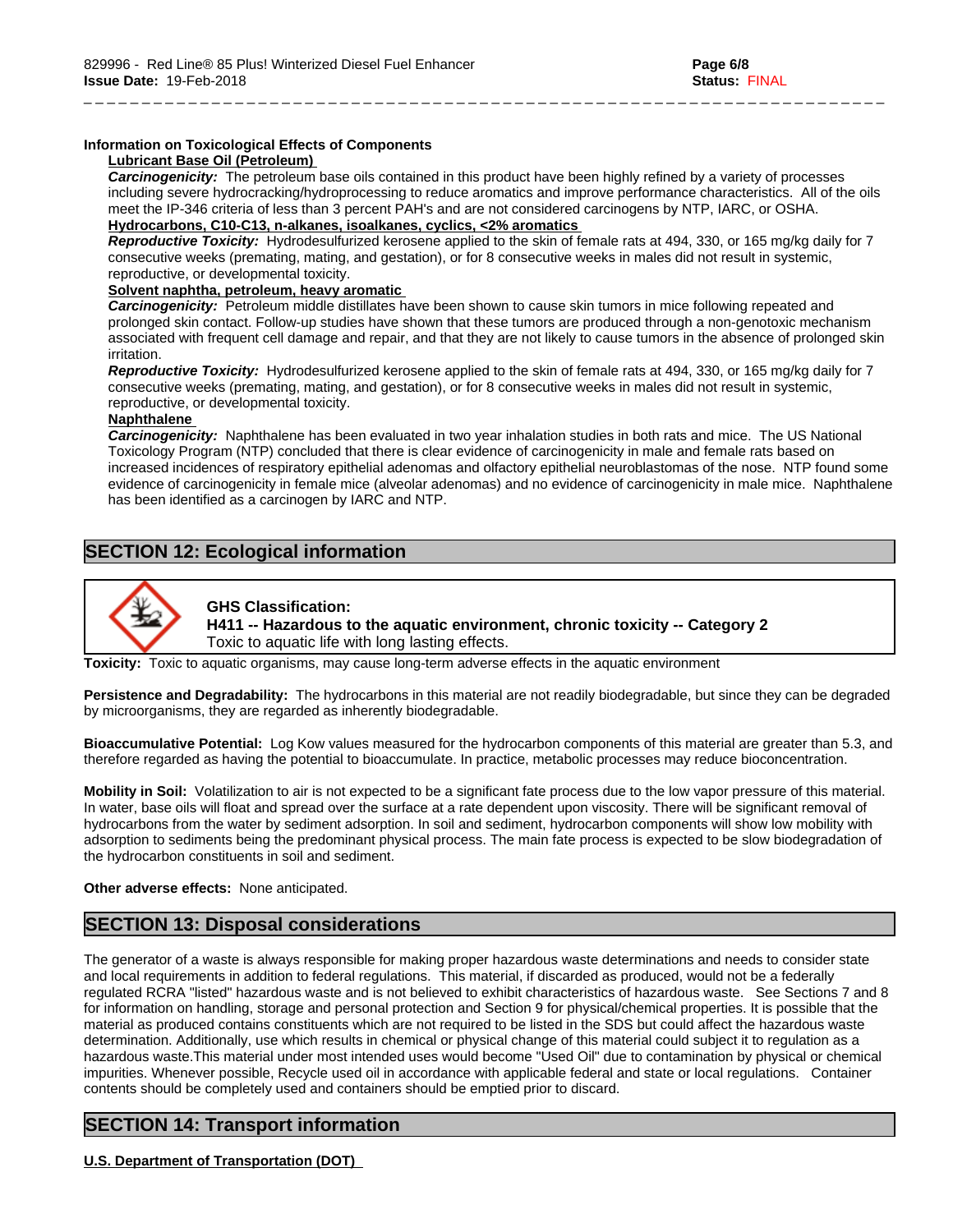#### **UN Number:** UN3082

**UN proper shipping name:** Environmentally hazardous substances, liquid, n.o.s ( Petroleum distillates, 2-Ethylhexyl nitrate ) **Transport hazard class(es):** 9

\_ \_ \_ \_ \_ \_ \_ \_ \_ \_ \_ \_ \_ \_ \_ \_ \_ \_ \_ \_ \_ \_ \_ \_ \_ \_ \_ \_ \_ \_ \_ \_ \_ \_ \_ \_ \_ \_ \_ \_ \_ \_ \_ \_ \_ \_ \_ \_ \_ \_ \_ \_ \_ \_ \_ \_ \_ \_ \_ \_ \_ \_ \_ \_ \_ \_ \_ \_ \_

**Packing Group:** III

**Environmental Hazards:** Marine pollutant - Environmentally Hazardous

**Special precautions for user:** If shipped by land in a packaging having a capacity of 3,500 gallons or more, the provisions of 49 CFR, Part 130 apply. (Contains oil) Container(s) greater than 5 liters (liquids) or 5 kilograms (solids), shipped by water mode and ALL bulk shipments may require the shipping description to contain the "Marine Pollutant" notation [49 CFR 172.203(l)] and the container(s) to display the [Marine Pollutant Mark] [49 CFR 172.322].

**Transport in bulk according to Annex II of MARPOL 73/78 and the IBC Code:** Not applicable

# **SECTION 15: Regulatory information**

### **CERCLA/SARA - Section 302 Extremely Hazardous Substances and TPQs (in pounds)**

This material does not contain any chemicals subject to the reporting requirements of SARA 302 and 40 CFR 372.

### **CERCLA/SARA - Section 311/312 (Title III Hazard Categories)**

Should this product meet EPCRA 311/312 Tier reporting criteria at 40 CFR 370, refer to Section 2 of this SDS for appropriate classifications.

#### **CERCLA/SARA - Section 313 and 40 CFR 372**

This material contains the following chemicals subject to the reporting requirements of Section 313 of SARA Title III and 40 CFR 372:

| <b>Chemical Name</b> | pncentration                           | de minimis          |
|----------------------|----------------------------------------|---------------------|
| Naphthalene          | $\sim$ $-$<br>ו- היו<br>.<br>◡.◡<br>◡. | .140/<br>. U.<br>70 |

#### **EPA (CERCLA) Reportable Quantity (in pounds)**

This material contains the following chemicals subject to the reporting requirements of 40 CFR 302.4:

| Chemical    | $-$          |  |
|-------------|--------------|--|
| <b>Name</b> | .            |  |
| Naphthalene | 100 lb<br>lb |  |

## **California Proposition 65**

 **WARNING.** This product can expose you to chemicals including Naphthalene (CASRN 91-20-3) which is known to the State of California to cause cancer. For more information go to www.P65Warnings.ca.gov.

#### **International Inventories**

All components are either listed on the US TSCA Inventory, or are not regulated under TSCA. All components are either on the DSL, or are exempt from DSL listing requirements.

## **SECTION 16: Other information**

| <b>Issue Date:</b> | <b>Previous Issue Date:</b> | <b>ISDS Number</b> | <b>Status:</b> |
|--------------------|-----------------------------|--------------------|----------------|
| 19-Feb-2018        | 21-Sep-2016                 | 829996             | <b>FINAL</b>   |

#### **Revised Sections or Basis for Revision:**

Identified Hazards (Section 2); Composition (Section 3); Format change

#### **Legend (pursuant to NOM-018-STPS-2015):**

The information within is considered correct but is not exhaustive and will be used for guidance only, which is based on the current knowledge of the substance or mixture and is applicable to the appropriate safety precautions for the product.

#### **Precautionary Statements:**

P201 - Obtain special instructions before use

P202 - Do not handle until all safety precautions have been read and understood

P210 - Keep away from heat, hot surfaces, sparks, open flames and other ignition sources. No smoking

P264 - Wash skin thoroughly after handling

P273 - Avoid release to the environment

P280 - Wear protective gloves/protective clothing/eye protection/face protection